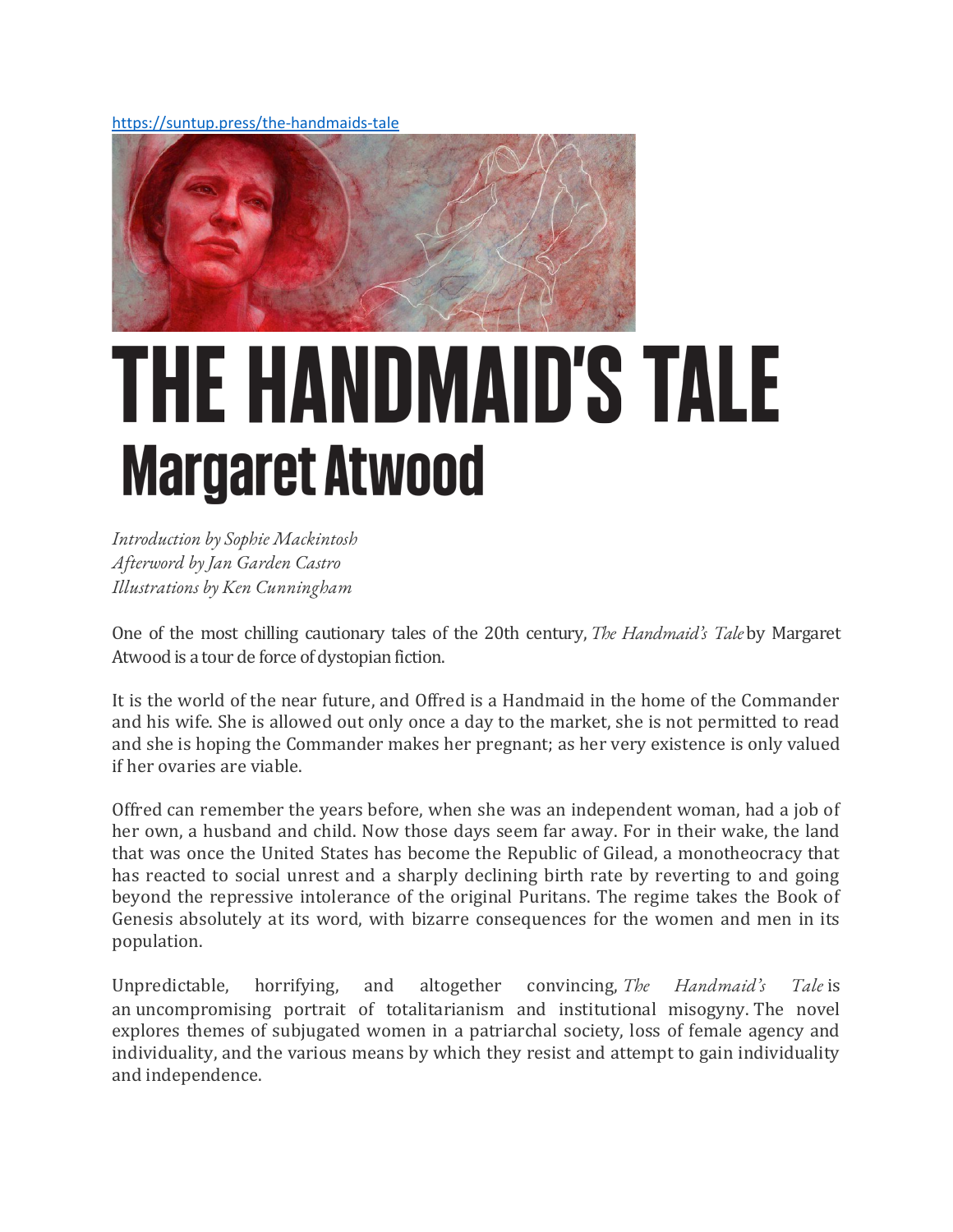In 2018, Atwood reflected on her process writing *The Handmaid's Tale*: "I made a rule for myself. I would not include anything that human beings had not already done in some other place or time, or for which the technology did not already exist. I did not wish to be accused of dark, twisted inventions, or of misrepresenting the human potential for deplorable behavior."

*The Handmaid's Tale* won the 1985 Governor General's Award, and the first Arthur C. Clarke Award in 1987. It has been adapted into a 1990 film, a 2000 opera, and a 2017 television series. **JUMP TO ORDER BUTTONS** 

### ABOUT THE EDITIONS

The signed limited edition of *The Handmaid's Tale* by Margaret Atwood is presented in three states: Artist, Numbered and Lettered. The editions measure 6" x 9" and include an introduction by Sophie Mackintosh, an afterword by Jan Garden Castro and six full color illustrations by Ken Cunningham. The Numbered and Lettered editions are signed by Margaret Atwood, Sophie Mackintosh, Jan Garden Castro and Ken Cunningham. The Artist edition is signed by Ken Cunningham.

## A NOTE ON THE TYPOGRAPHY

Given that *The Handmaid's Tale* is about the oppression of women, we thought it important that the types we used to set the book be designed by a woman. In this case, one woman: Maria Doreuli. Her William Text is based on the types of William Caslon (1692–1766), whose letterforms would have been familiar to Puritan New Englanders from whom the founders of Gilead seemed to take so much inspiration. The display type, Kak, has its own oppressive qualities: It's heavy and dark and looming, always making its presence known. Like Gilead, it is overwhelming, inescapable, and allows for no light (or hope) to get through.

### ARTIST EDITION

The Artist edition is limited to 1000 copies, and is the only edition to include a dust jacket illustrated by Ken Cunningham. It is a full cloth, smyth sewn binding with two-hits foil stamping, and is housed in an embossed paper covered slipcase. The edition features embossed endsheets and is printed offset on premium archival Cougar Natural Vellum paper. This edition is signed by the artist.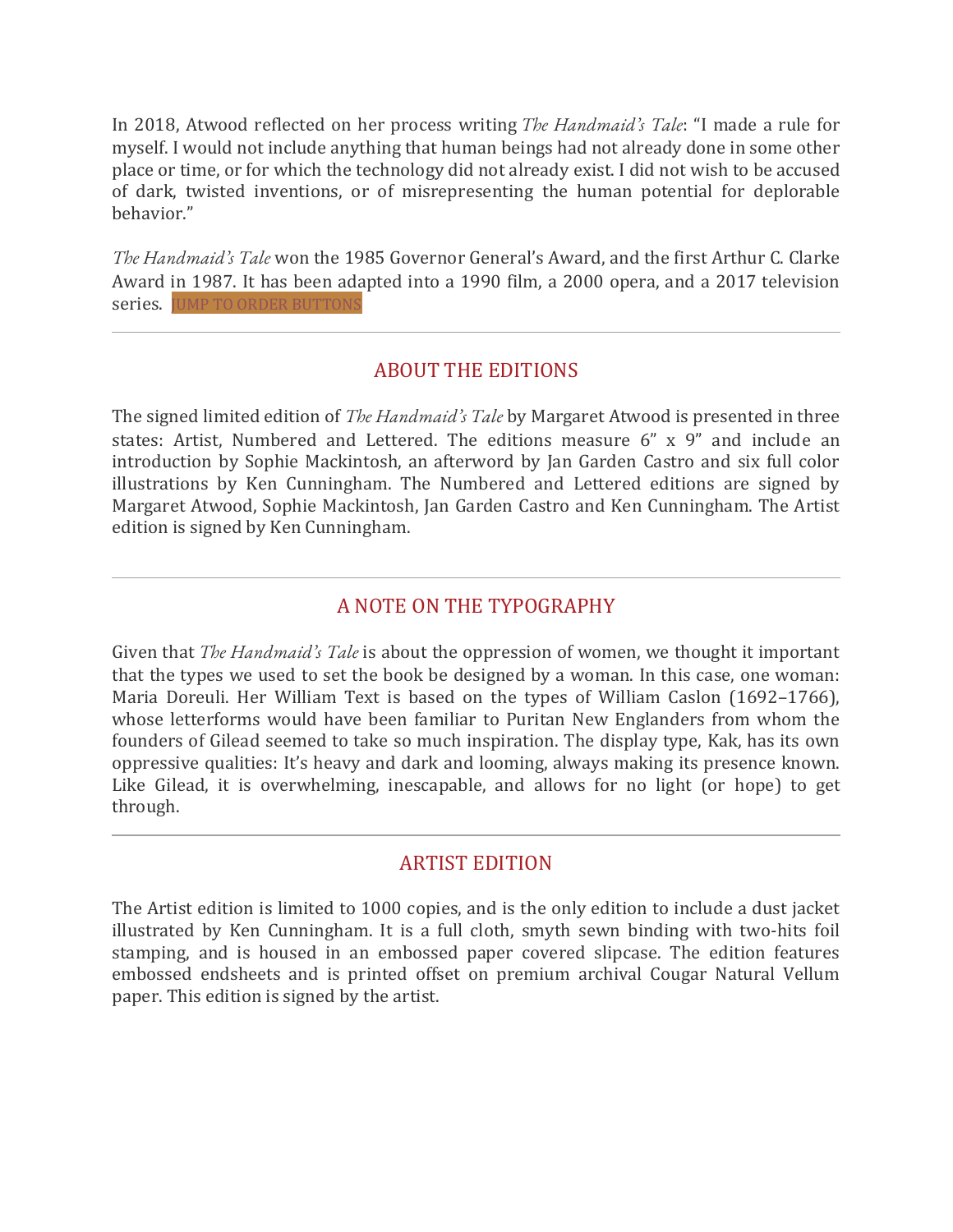

### NUMBERED EDITION

The Numbered edition of 250 copies is bound in black Harmatan and Oakridge goatskin, and red Japanese cloth. The cover and spine are foil blocked in three colors, and endsheets are printed letterpress on Hahnemühle Bugra.

The edition is housed in a quarter Japanese cloth cigar-box enclosure with handmade paste paper sides by Marie Kelzer. Each sheet of the paste papers are hand painted one at a time, and no two are entirely alike. Marie Kelzer's paste papers are part of the Paper Legacy Project and are housed at The Metropolitan Museum of Art in New York City, at the Thomas J. Watson Library.

The edition is printed letterpress on a Heidelberg Cylinder Press by Bradley Hutchinson in Austin, Texas. The paper is Mohawk Superfine Softwhite Eggshell, and the edition is signed by Margaret Atwood, Sophie Mackintosh, Jan Garden Castro and Ken Cunningham.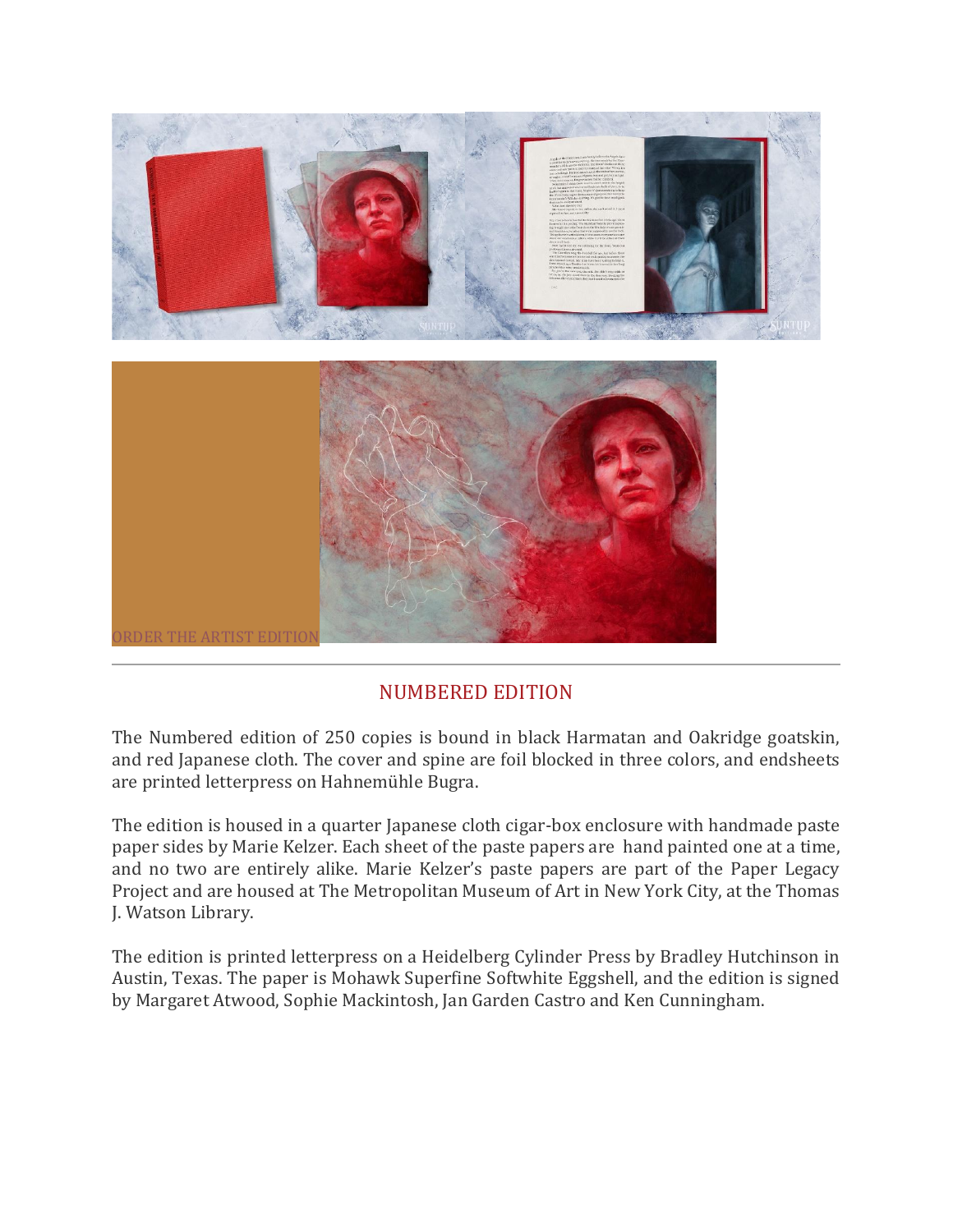

If there are any copies of the Numbered edition remaining after the Matching Pre-Order, depending on quantities, these copies will be available for purchase either by lottery or directly through the online store.

# LETTERED EDITION

The Lettered edition is limited to 26 copies for sale and is a full leather bradel binding with a graphite top edge. Real scrabble tiles are inset and affixed to the binding, forming the title on the front cover, and the designation on the back cover. The clamshell enclosure is debossed and covered in Japanese cloth with a leather spine label.

Endsheets are hand marbled in Italy by Flavio Aquilina and the edition is printed letterpress on a Heidelberg Cylinder Press by Bradley Hutchinson in Austin, Texas. Each copy includes an original drawing by Ken Cunningham. The paper is mouldmade Zerkall Book softwhite vellum, and the edition is signed by Margaret Atwood, Sophie Mackintosh, Jan Garden Castro and Ken Cunningham.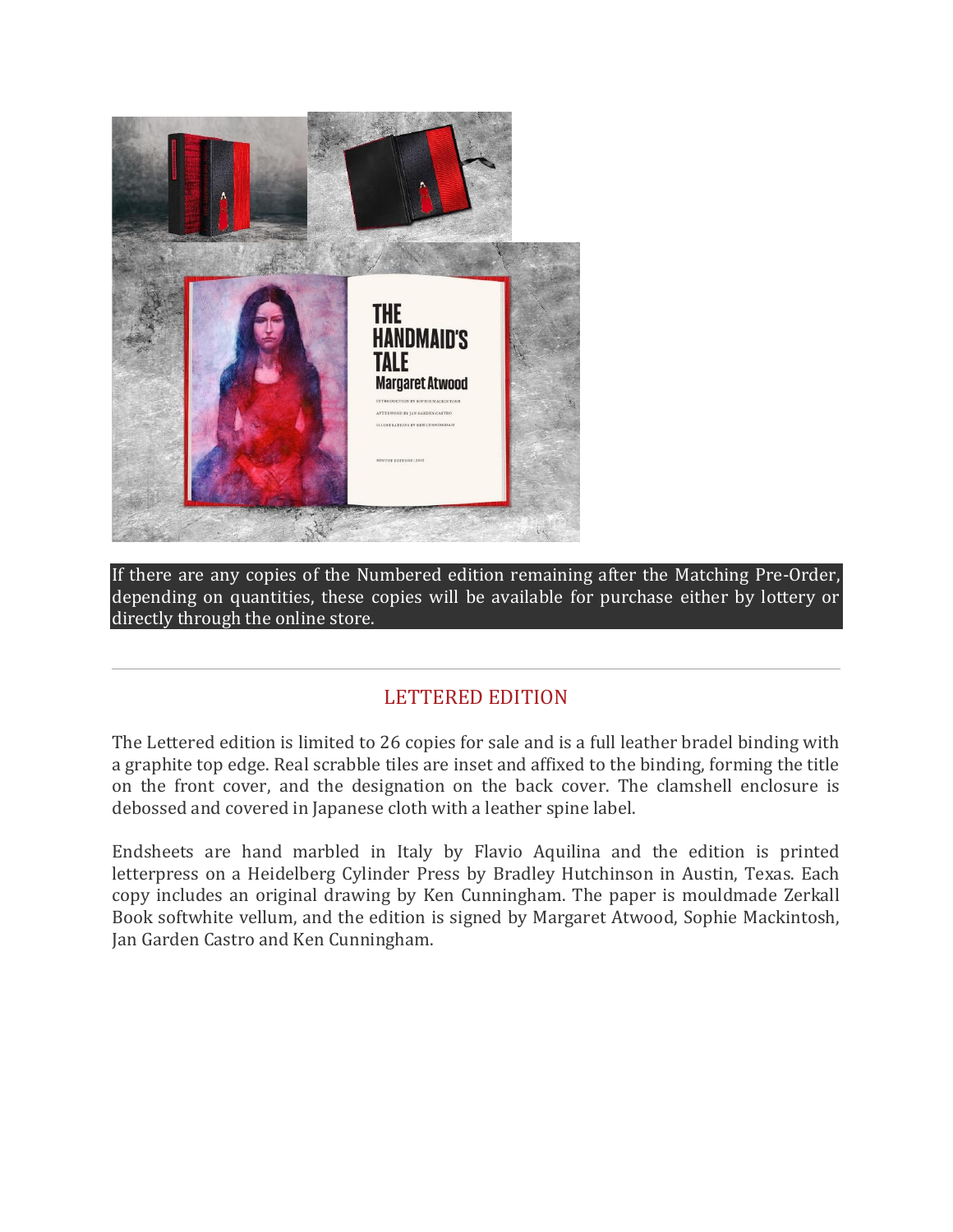

If any copies of the Lettered edition are available when it opens up for public pre-order, those will be sold through a lottery only.



#### ABOUT THE AUTHOR

Photo by George Whiteside

**Margaret Atwood** is the author of more than forty books of fiction, poetry, and critical essays. In addition to *The Handmaid's Tale* (now a Hulu series) and its sequel *The Testaments*, her novels include *The Blind Assassin* (winner of the Booker Prize), *Alias Grace* (winner of the Giller Prize in Canada and the Premio Mondello in Italy), *The Robber Bride*, *Cat's Eye*, *The Penelopiad*, *The Heart Goes Last*, and *Hag-Seed*, a novel revisitation of Shakespeare's play *The Tempest*, for the Hogarth Shakespeare Project. Her latest book of short stories is *Stone Mattress: Nine Tales*. She is also the author of the graphic novel *Angel Catbird* (with co-creator Johnnie Christmas). Margaret Atwood lives in Toronto with writer Graeme Gibson.